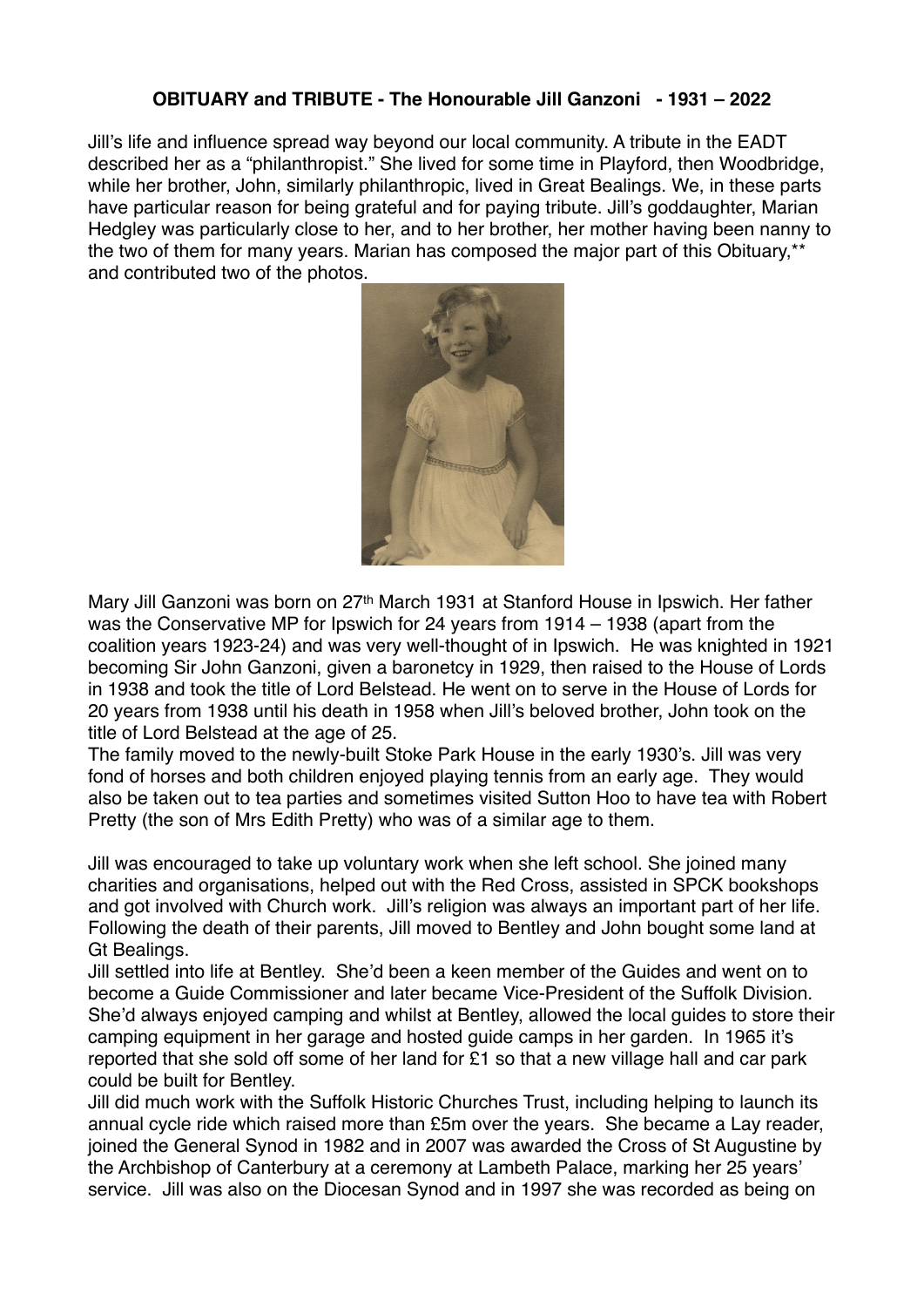no less than 15 of their committees and she was the Deanery Synod rep for Playford. It was through the Ganzoni Charitable Trust that Jill was able to help many charities in Suffolk and together with a similar trust set up by her brother, they were able to help a huge range of causes. Jill was also a Deputy Lieutenant of Suffolk.

From 1994- 2006 she was chairman of the school governors at Ipswich Girls' School and supported them throughout their move to Woolverstone Hall and their change of title to Ipswich High School. The new school swimming pool was named the Ganzoni Pool to recognise the significant donation she gave towards it.

Jill had moved to Playford towards the end of 1980's and lived in Spring Meadow for the next 16 or so years. During that time, she was a member of the WI and served on Playford Parish Council from 1999 – 2006. She was renowned for producing Suffolk rusks for WI teas. She gave a generous donation when Playford's village hall needed refurbishment and opened the newly extended hall in 2003. Her brother, John, was the major benefactor contributing to Bealings Village Hall Playing Field, so it was more than appropriate that Jill should have been invited to perform the opening ceremony. The *History of Bealings* would probably have not been possible had Jill not given a generous donation towards it. The book is in fact dedicated to brother and sister, Jill and John.



Opening the Playing Field

Jill's friendly manner won her many friends in all walks of life – like her brother, she did not put on "airs and graces" as she might have done. When John died in 2005, Jill was devastated – not only had she lost the closest member of her family, she had lost her best friend, as they had supported each other throughout their lives. However, Jill continued with her charitable work.

Jill moved to a bungalow in Woodbridge in 2006 and enjoyed five years there until illness struck and she had to regretfully move into a care home where she spent her last eleven years. She became a spokesperson for the residents and took up many issues on their behalf, with the management, and generally sorted things out for them. She continued to enjoy visits from her many friends – indeed, one had to make an appointment to see her as she was so popular! Unhappily, lockdown during the pandemic meant she could no longer see her friends regularly and she would complain of being very lonely. She was really looking forward to the time when she could have unlimited visitors, but this was not to be.